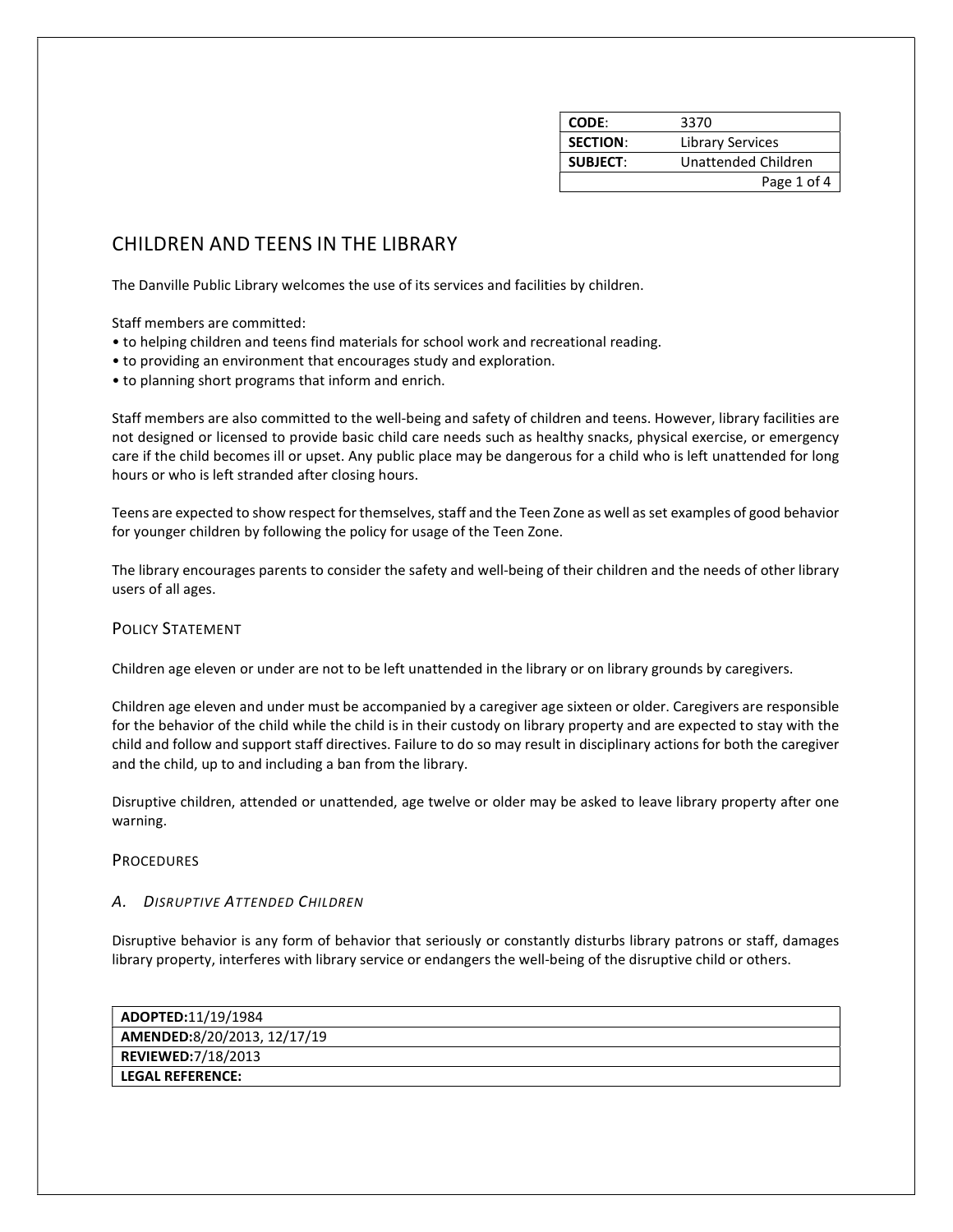| CODE:           | 3370                |
|-----------------|---------------------|
| <b>SECTION:</b> | Library Services    |
| <b>SUBJECT:</b> | Unattended Children |
|                 | Page 2 of 4         |

Children who are disruptive will be asked by a library staff member to behave.

If the disruptive behavior continues, a staff member should inform the caregiver that the child is disturbing others.

If the caregiver refuses or is unable to control the behavior of the child, they will be asked to leave the library.

Legal guardians are responsible for the behavior of their children in the library, whether or not the guardian is present.

Disruptive children, attended or unattended, age twelve or older may be asked to leave library property after one warning.

# **PROCEDURES**

#### A. DISRUPTIVE ATTENDED CHILDREN

Disruptive behavior is any form of behavior that seriously or constantly disturbs library patrons or staff, damages library property, interferes with library service or endangers the well-being of the disruptive child or others.

Children who are disruptive will be asked by a library staff member to behave.

If the disruptive behavior continues, a staff member should inform the caregiver that the child is disturbing others.

If the caregiver refuses or is unable to control the behavior of the child, they will be asked to leave the library.

B. NON-DISRUPTIVE CHILDREN AGE ELEVEN OR UNDER LEFT UNATTENDED IN THE LIBRARY:

Caregivers are expected to stay with the children they accompany and not leave them unattended in the Children's Room or any other part of the library. If it is determined that a child is lost or unattended in any part of the library or on library grounds, a staff member should bring the child to a Youth Services staff member, Department Manager or Security.

Ask the child where the caregiver is or walk around the library to find the caregiver. If the caregiver is not found in the building, a library staff member should stay with the child until the caregiver can be located or contacted by phone.

If the caregiver has not been located within an hour, or if the library is closing, the person in charge shall call the police.

The Youth Services staff member, Department Manager or Security should try to locate the caregiver:

| $\vert$ ADOPTED:11/19/84     |  |
|------------------------------|--|
| AMENDED: 8/20/2013, 12/17/19 |  |
| REVIEWED:7/18/2013           |  |
| l LEGAL REFERENCE:           |  |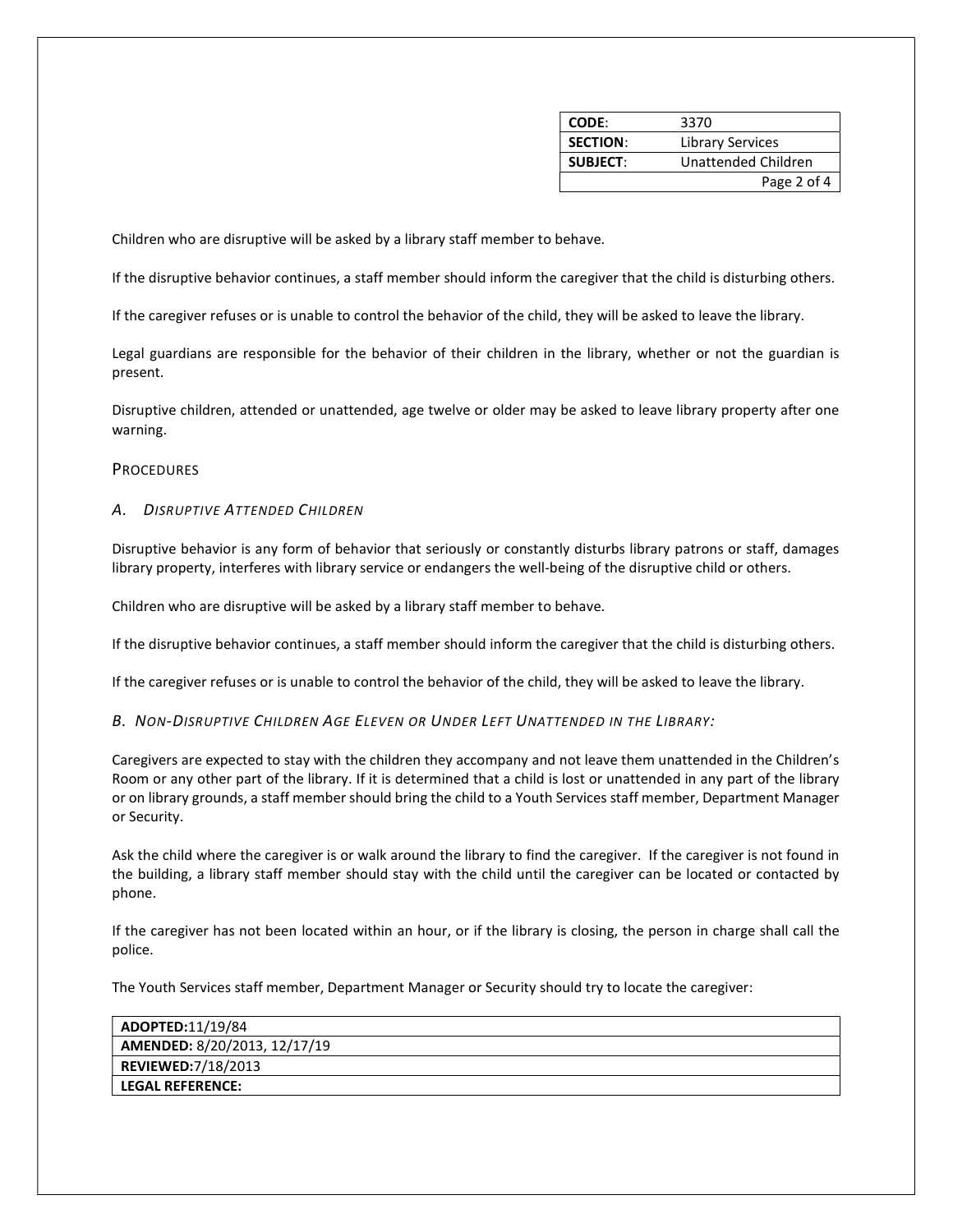| CODE:           | 3370                |
|-----------------|---------------------|
| <b>SECTION:</b> | Library Services    |
| <b>SUBJECT:</b> | Unattended Children |
|                 | Page 3 of 4         |

Under no circumstances should a library staff member take a child out of the library building. If the library has been closed, then two staff members should wait with the child inside the library building. No staff member should take the child home.

# C. DISRUPTIVE UNATTENDED CHILDREN ELEVEN OR UNDER

The library staff member will obtain the child's and the caregiver's names and attempt to locate the caregiver in the building. If the caregiver is located in the building, the library staff member will explain that the child is not to be left unattended and is being disruptive, and inform the caregiver of the library's policy. If the caregiver refuses or is/are unable to control the child, the caregiver and child will be asked to leave.

If the caregiver cannot be located within the building, the library staff member in charge will follow the above policy on unattended children.

## D. DISRUPTIVE UNATTENDED CHILDREN AGE TWELVE AND OLDER

A library staff member will tell the child that the child is causing a disturbance and warned that they will be asked to leave for the day if the disruptive behavior continues.

If the disruptive behavior continues, a library staff member will tell the child to leave the library property, including the entrance way, parking lot and grounds, and will follow through to see that the child does leave.

If the child does not cooperate, a library staff member will call the police or security. The security/police officer is responsible for contacting the child's parents and/or making sure the child leaves the property and does not return until allowed, following infraction schedule.

## E. CONSEQUENCES OF DISRUPTIVE BEHAVIOR AND APPEALS

Any child, teen and/or family who has been asked to leave the library due to disruptive behavior up to three times within thirty days will receive a thirty-day ban.

Further disruptive behavior may result in a longer ban from the library.

Some disruptive behaviors, such as threats or acts of violence, may result in longer and/or permanent bans from the library, as determined by the library director.

An individual that received a permanent ban as a child may appeal the decision by writing a letter to the library board of trustees upon turning eighteen. They must address the behaviors that resulted in the ban and acknowledge their commitment to following library policy and procedure as an adult. The library board of trustees will review the appeal with the director and make the final determination if the individual will be allowed in the library.

ADOPTED:11/19/84 AMENDED:8/20/2013,12/17/19 REVIEWED:7/18/2013 LEGAL REFERENCE: